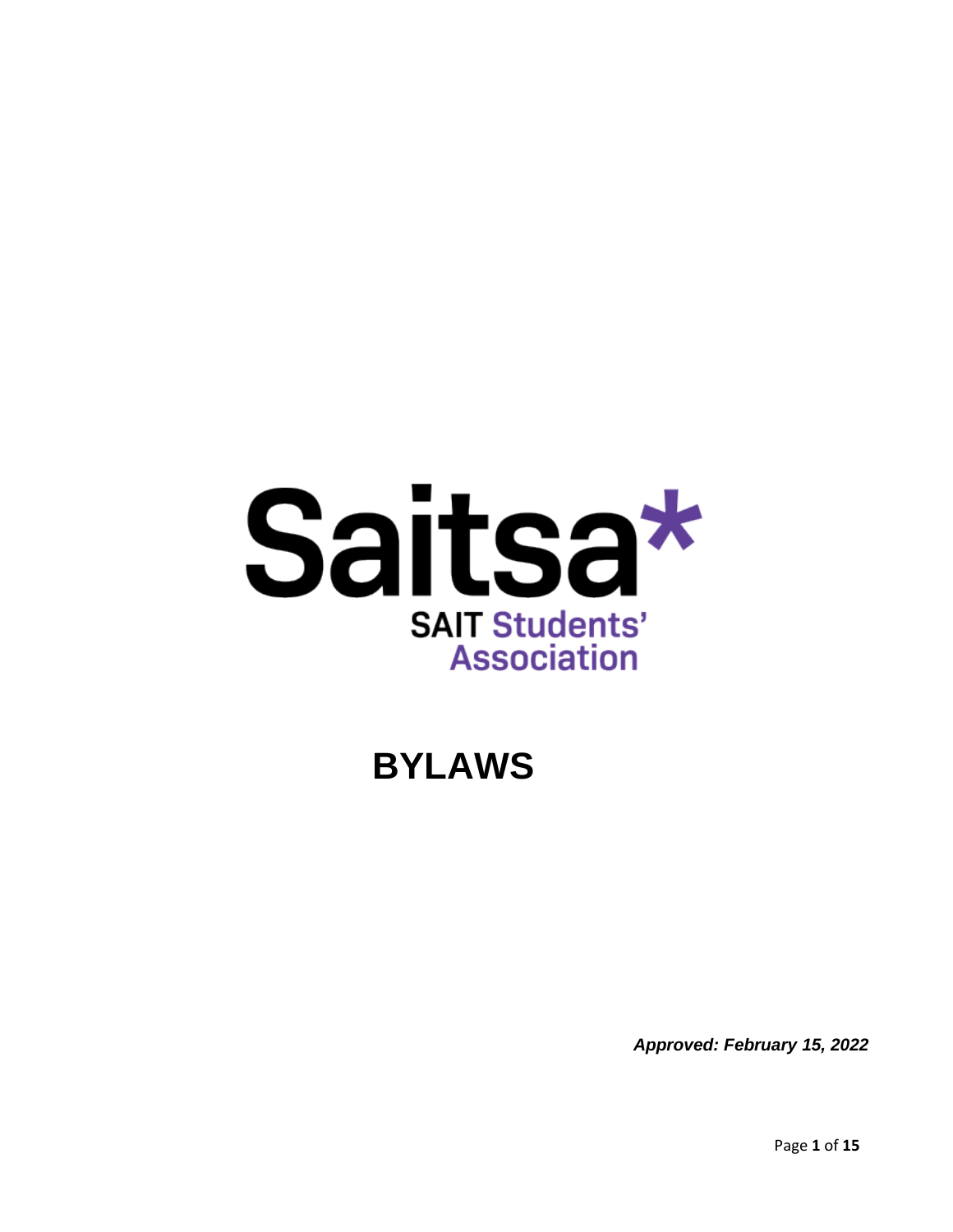### **Contents**

| 14 |  |
|----|--|
|    |  |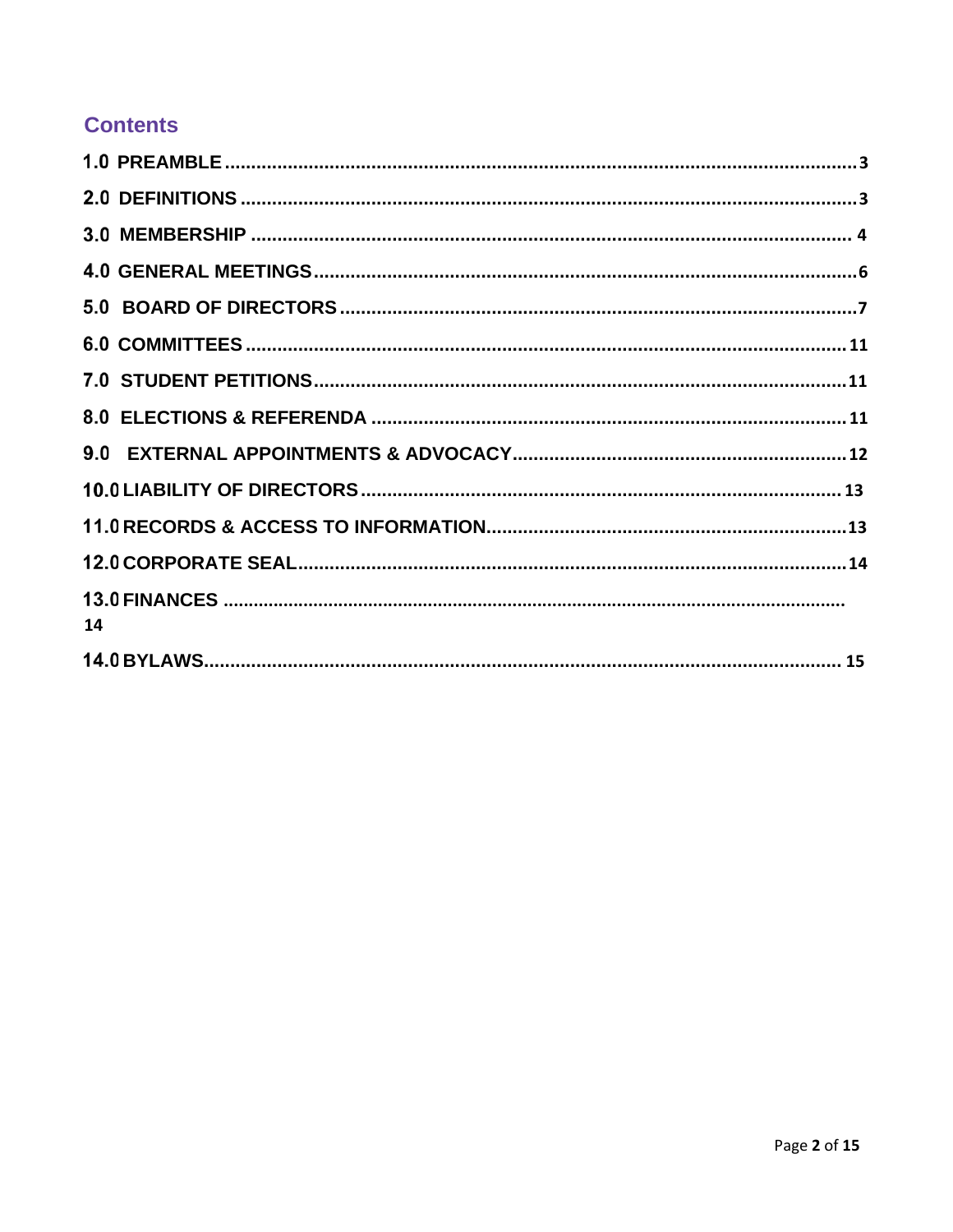# <span id="page-2-0"></span>**1.0 PREAMBLE**

**1.1** Whereas the Southern Alberta Institute of Technology Students' Association ("Saitsa") is incorporated under section 93 of the Alberta *Post-Secondary Learning Act*, SA 2003, c.P-19.5 and as a non-profit society registered under the Alberta *Societies Act*, RSA 2000, c.S-14, the following Bylaws are enacted to govern the management and affairs of the organization.

# <span id="page-2-1"></span>**2.0 DEFINITIONS**

In these Bylaws:

- **2.1 Academic Year** means the period of time in which SAIT operates as outlined by the SAIT Academic Calendar, typically starting in September and ending the following August.
- **2.2 Active Student** means a student who is enrolled and participates in a minimum of one (1) SAIT course in the current Academic Year.
- **2.3 Annual Budget** means a financial projection of annual expenditures and revenue in which Saitsa operates for the fiscal year, as approved by the Board of Directors.
- **2.4 Associate Member** means an individual, who by purchasing admission to a Saitsa-hosted event, can claim membership for the day of the event only and is not entitled to any other Saitsa benefits during that period.
- **2.5 Board** means the Saitsa Board of Directors.
- **2.6 Board Advisor** means the individual appointed or hired by the Board to act as a parliamentarian and resource person for the Board.
- **2.7 Bylaws** mean Saitsa's Bylaws as amended, which govern the organization in accordance with the Alberta *Societies Act* and Alberta *Post-Secondary Learning Act*.
- 2.8 Chair means the person selected by the Board to preside over meetings, usually the President.
- **2.9 Chief Returning Officer (CRO)** means the person designated to administer Saitsa elections and referenda processes.
- **2.10 Corporate Secretary** means the Executive Director or designate responsible for the custody and maintenance of all organizational books and records.
- **2.11 CPI** means the Alberta consumer price index or rate of inflation, year over year, calculated by Statistics Canada.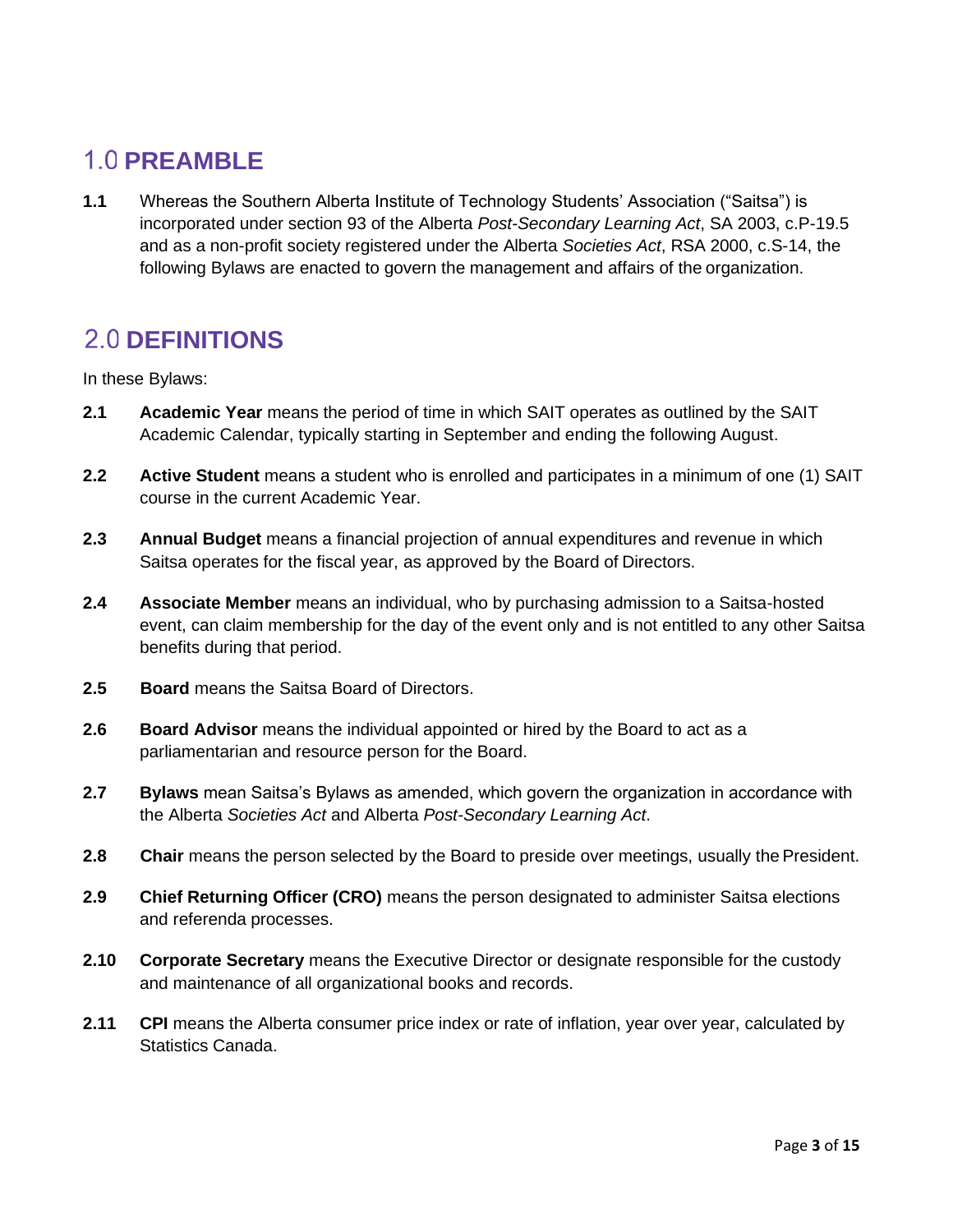- **2.12 Director** means a Voting Member elected to the Board.
- **2.13 Executive Director** means the chief executive officer for the organization, hired by the Board.
- **2.14 General Meeting** means an annual or special General Meeting of Voting Members, held in accordance with the Alberta *Societies Act*.
- **2.15 Fall Semester** means the period of time defined by the SAIT Academic Calendar, typically starting in September and ending in December.
- **2.16 Honorary Member** means a person who has been determined by the Board to be deserving of Honorary Membership for outstanding commitment to Saitsa.
- **2.17 Voting Member** means an active student who has paid their Saitsa fees within the current academic year.
- **2.18 President** means the Director selected by the Board to serve as Board Chair and chief governance officer for the organization.
- **2.19 Quorum** means the minimum number of Directors or Voting Members to conduct business at a meeting.
- **2.20 Referendum** means a question, on Saitsa Fees or other matter determined by the Board, referred to Voting Members for a direct decision.
- **2.21 Saitsa Fees** means all fees collected by Saitsa and paid by Voting Members.
- **2.22 Special Resolution** means a Special Resolution duly approved by Voting Members at a General Meeting as defined the Alberta *Societies Act*.
- **2.23 Spring/Summer Semester** means the period of time defined by the SAIT Academic Calendar, typically starting in May and ending in August.
- **2.24 Student Petition** means a formal written request signed by at least ten (10) percent of Voting Members requesting the Board to make a decision on a particular matter pertaining to the organization's affairs, in accordance with the Alberta *Post-Secondary Learning Act*.
- **2.25 Vice President** means the Director selected by the Board to serve as Board Vice-Chair and deputy chief governance officer for the organization.
- **2.26 Winter Semester** means the period of time defined by the SAIT Academic Calendar, typically starting in January and ending in April.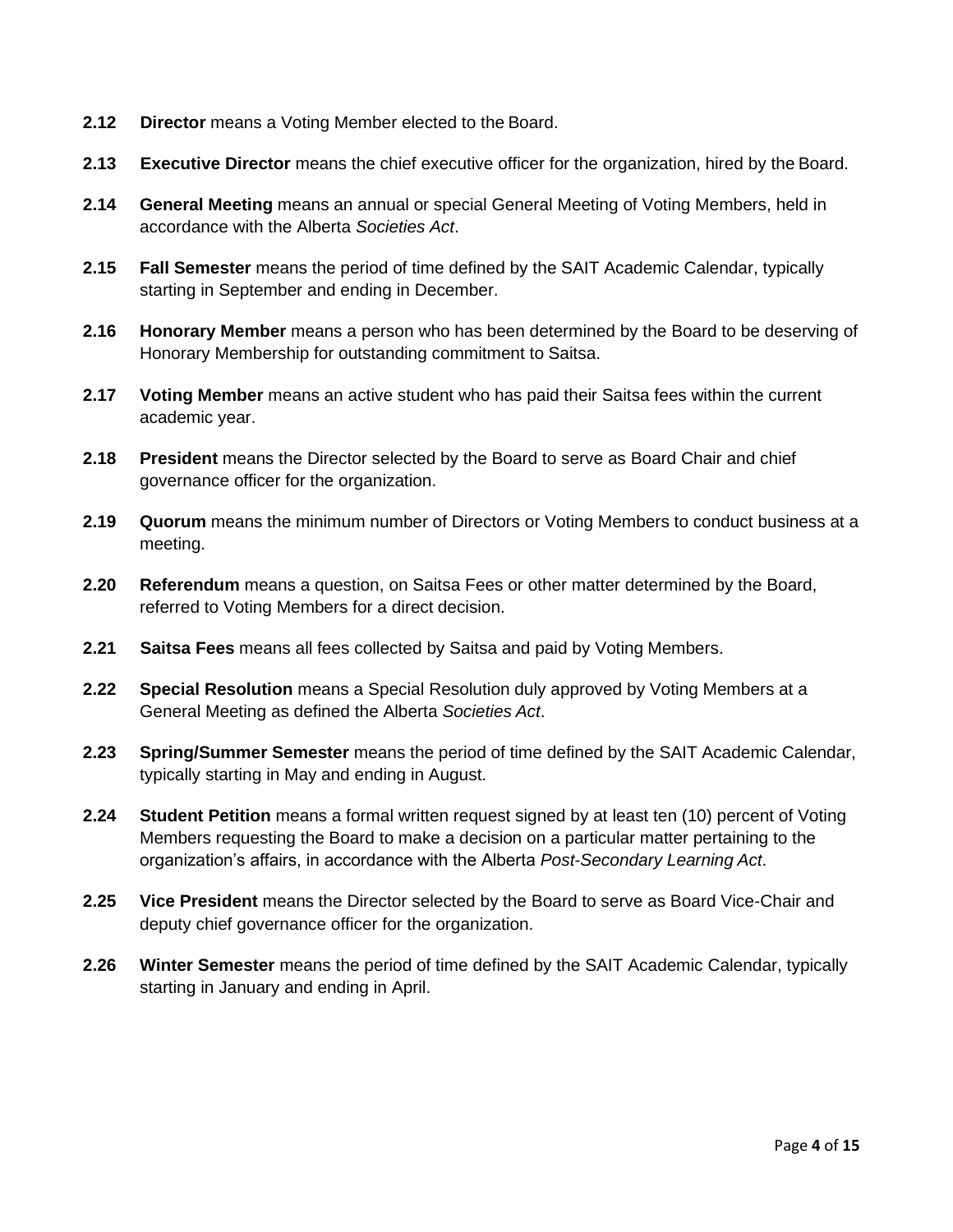# <span id="page-4-0"></span>**3.0 MEMBERSHIP**

### Voting Members

- **3.1** Voting Members shall be comprised of Active Students who have paid Saitsa Fees.
- **3.2** Voting Members of Saitsa may:
	- a) Attend, speak and vote at all General Meetings;
	- b) Vote in any Saitsa election or Referendum;
	- c) Stand as a candidate for election to the Board of Directors, if eligible;
	- d) Access Saitsa services and programs, in accordance with regulations determined by the organization;
	- e) Inspect the books and records of the organization, subject to applicable legislation and in accordance with these bylaws;
	- f) Attend meetings of the Board, except meetings held in-camera; and
	- g) Exercise any other right pursuant to these Bylaws.

#### Honorary Members

- **3.3** The Board may award Honorary Membership to any person who has demonstrated outstanding achievement or commitment to the organization.
- **3.4** Honorary members are not Voting Members.

#### Associate Members

- **3.5** Individuals may purchase an Associate Membership for limited access to Saitsa programs and services that may not otherwise be available to the public. Associate Membership may be available and limited at Saitsa's discretion and shall only be valid for a specified period.
- **3.6** Associate Members are not Voting Members.

#### Termination of Membership

- **3.7** An individual may withdraw from membership in Saitsa by giving notice in writing to Saitsa's registered office. The person shall cease to be a member upon the date specified in such notice or on the date the notice is received.
- **3.8** A Voting Member's membership in the organization shall immediately terminate without further notice or action by Saitsa if they cease to be an Active Student.
- **3.9** The Board may, upon review of the member's conduct and by a two-thirds (2/3) majority vote by secret ballot, decide to revoke an individual's membership on the basis that: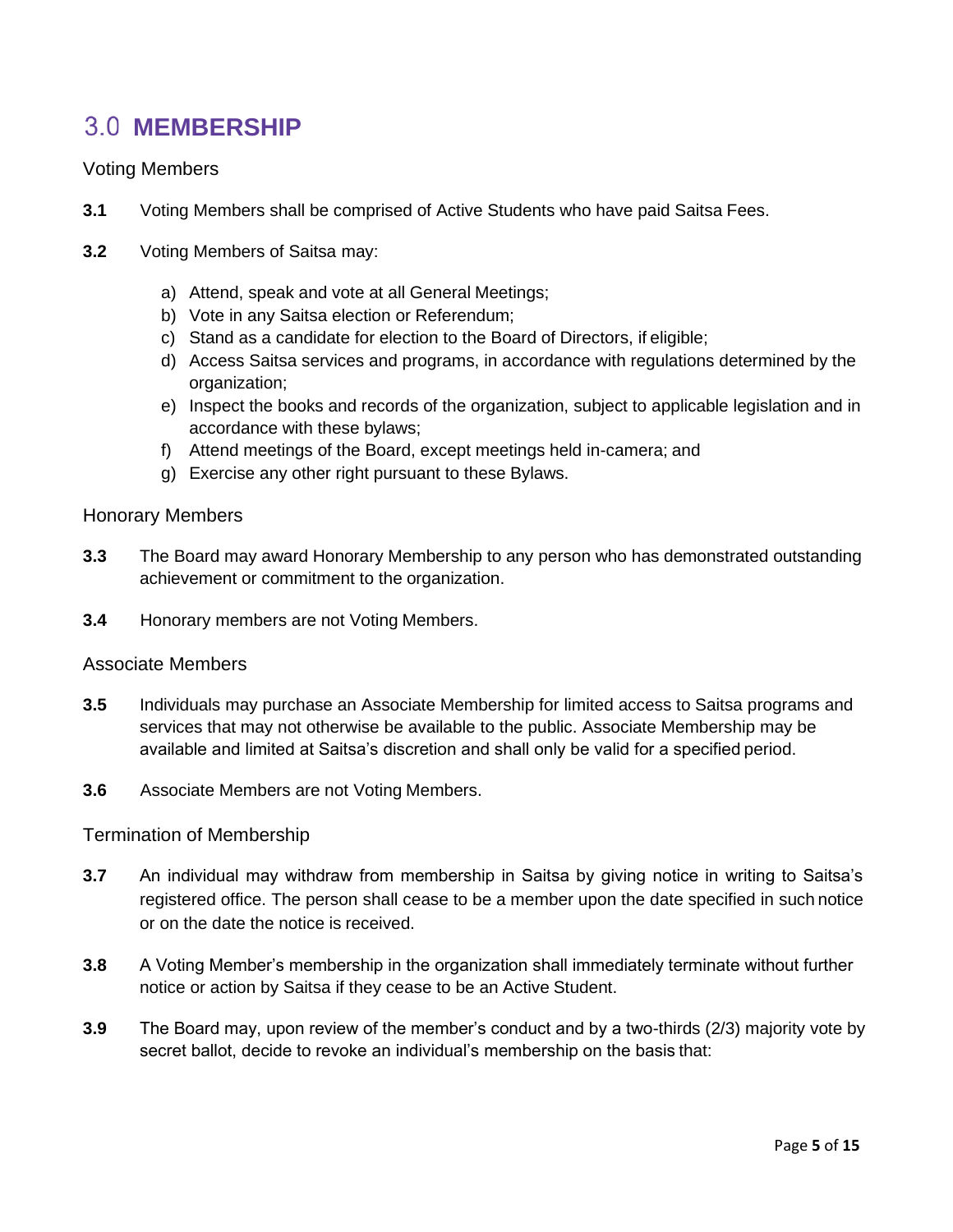- a) The individual has willfully violated this bylaw or Saitsa policy; or
- b) The individual's conduct has or is likely to cause harm to the organization's interests or reputation.
- **3.10** A member shall be informed with at least seven (7) days' notice of the Board meeting where their conduct is to be discussed and shall have to opportunity to address the Board prior to the Board's decision.
- **3.11** Upon deciding to revoke a membership, the Board shall provide the former member with notice in writing including the reasons for the Board's decision.
- **3.12** Where membership is terminated, withdrawn or revoked, any Saitsa Fees paid shall be forfeit to Saitsa.
- **3.13** The termination, withdrawal or revocation of an Active Student's membership shallbe applicable only for the current Academic Year.

### Saitsa Fees

**3.14** Saitsa may collect fees from Voting Members in accordance with these Bylaws including: a)

Saitsa Membership Fees;

- b) The Restricted Students' Association Building & Maintenance Fund fee; and
- c) Any other fee that may be approved by referendum.
- **3.15** Unless otherwise stated in these Bylaws, any increase to a Saitsa Fee must be approved by a referendum of Voting Members.
- **3.16** The Board may approve an increase to Saitsa Membership Fees by a maximum of five (5) percent per year during the budget approval process.
- **3.17** Any increase of the Saitsa Membership Fee above five (5) percent must be confirmed by a referendum of Voting Members.

## <span id="page-5-0"></span>**GENERAL MEETINGS**

Annual General Meetings

**4.1** In accordance with the *Societies Act*, Saitsa shall hold an Annual General Meeting for the purpose of presenting the organization's audited financial statements. The Board may also propose Special Resolutions in accordance with the *Societies Act*.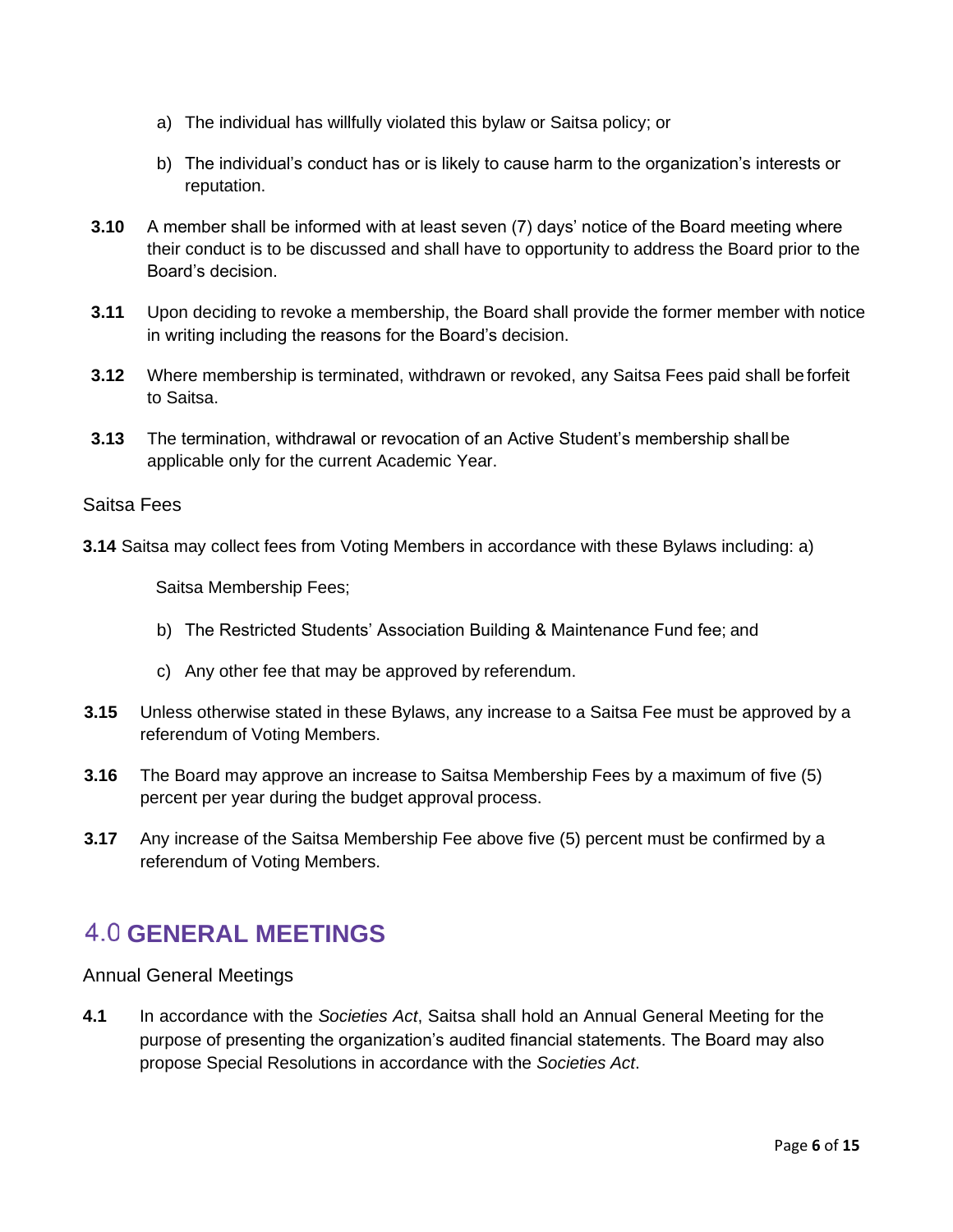Special General Meetings

**4.2** The Board may call a Special General Meeting of Voting Members to propose Special Resolutions in accordance with the *Societies Act*.

### **Notice**

**4.3** In accordance with the *Societies Act*, notice shall be delivered to each Voting Member at least twenty-one (21) days in advance of any Annual General Meeting or Special General Meeting, including the date, time, and location of the meeting, a proposed agenda, and details of any Special Resolution proposed by the Board.

Proceedings at Annual General Meetings and Special General Meetings

- **4.4** Voting Members may participate in Annual and Special General Meetings. Virtual or remote participation may be permitted at the discretion of the Board if allowed under the *Societies Act*. Proxies shall not be permitted.
- **4.5** General Meetings shall be chaired by the President or in the absence of the President, the Vice-President. If both the President and Vice-President are absent, one of the Directors in attendance shall be elected as Chair pro-tempore for that particular meeting.
- **4.6** General Meetings shall be conducted in accordance with applicable legislation, these bylaws, and Robert's Rules of Order.

### Quorum

- **4.7** Quorum at an Annual General Meeting or Special General Meeting shall consist of a majority of the Board plus ten (10) Voting Members present.
- **4.8** An Annual General Meeting shall be cancelled if a quorum is not present within one (1) hour after the set time for the Annual General Meeting to begin. If cancelled, the meeting shall be rescheduled for one (1) week later at the same time and place. If a quorum is not present within thirty (30) minutes after the set time of the second meeting, the meeting shall proceed with the members in attendance and quorum will be deemed.
- **4.9** A Special Meeting shall be cancelled if quorum is not present within one (1) hour after the set time for a Special Meeting to begin. If cancelled, a Special Meeting shall not be rescheduled.A new Special Meeting may be called in accordance with these Bylaws.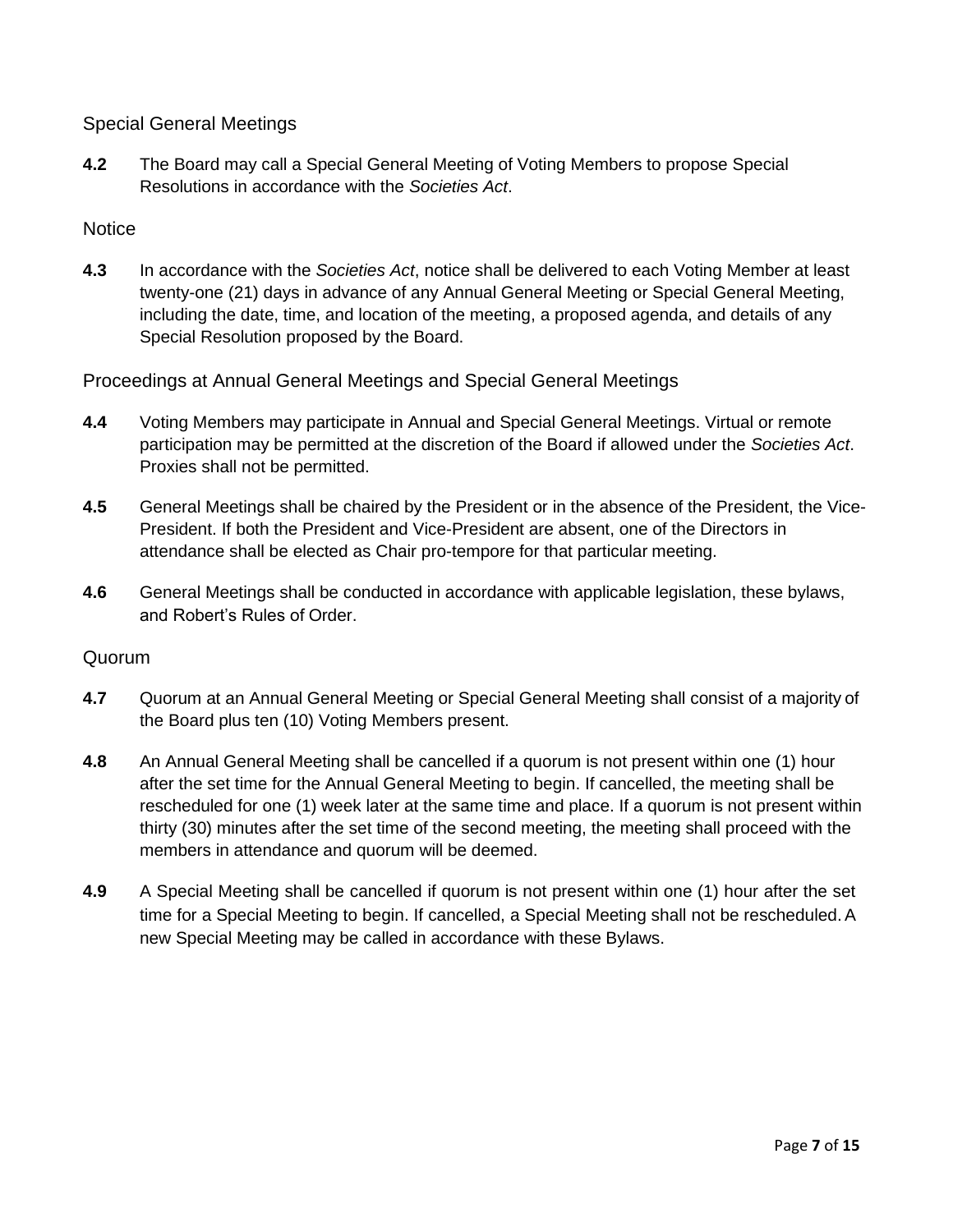# <span id="page-7-0"></span>**BOARD OF DIRECTORS**

Board Composition and Officers

- **5.1** The Saitsa Board of Directors shall be composed of:
	- a) Nine (9) Directors duly elected in accordance with these bylaws;
	- b) The Executive Director (ex-officio, non-voting); and
	- c) The Board Advisor (ex-officio, non-voting).
- **5.2** For each term in office, the Board-elect shall meet to select from amongst its nine (9) duly elected Directors:
	- a) A President, who shall be the Board chair and chief governance officer; and
	- b) A Vice-President, who shall be the vice-chair and deputy chief governance officer.
- **5.3** The President shall be designated as the chief representative and advocate for the student body, the chief spokesperson for the organization, and the leader and presiding officer of the Board.
- **5.4** The Vice-President shall support the President and deputize for the President in the case of the President's temporary absence or incapacity.

Board Roles and Responsibilities

- **5.5** The Board shall govern the business and affairs of Saitsa on behalf of the membership and may make all further policies and decisions regulating the conduct of the organization provided such policies and decisions are consistent with legislation governing the organization and these bylaws.
- **5.6** The Board shall appoint or contract the services of a Board Advisor to act as a parliamentarian and resource person for the President, as chair, and Directors.
- **5.7** The Board shall hire and employ an Executive Director in accordance with applicable legislation. The Executive Director shall report to the Board as a whole, be delegated authority as Saitsa's chief executive officer, shall be responsible for:
	- a) Day-to-day operations and management of the organization in accordance with organizational policy and strategic direction set by the Board; and
	- b) Carrying out any other duties assigned by the Board.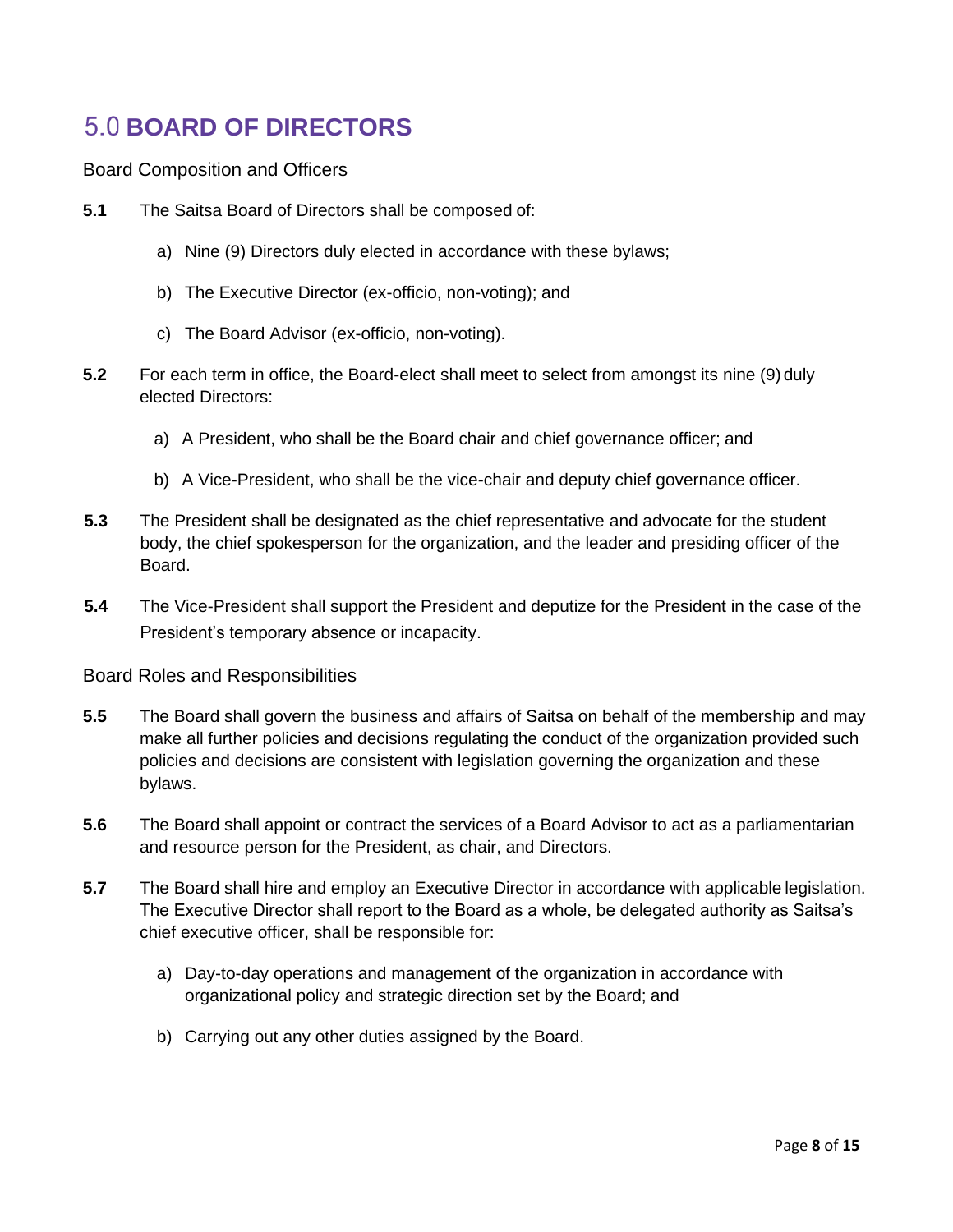**5.8** The Executive Director or their designate shall act as Saitsa's Corporate Secretary, responsible for the custody and maintenance of all organizational books and records, including minutes and proceedings of Board and General Meetings.

### Meetings of the Board of Directors

- **5.9** The Board shall meet at least once monthly or more frequently as required. Notice shall be provided to Board members and made available to members and the public no less than seven (7) days in advance of each Board meeting. Notice shall include the date, time, place and proposed agenda for the meeting, including supporting materials, if applicable.
- **5.10** A special Board meeting shall be called upon a written request from one-third (1/3) of Directors. Notice of a special meeting shall be provided to members and the public no less than five (5) days' in advance of that meeting. Notice shall include the date, time, place and proposed agenda for the meeting, including supporting materials, if applicable.
- **5.11** The agenda for each Board meeting shall be prepared by the President in collaboration with the Executive Director or designate and ratified by the Board. Directors shall provide written notice of business they wish to bring before the Board not less than fourteen (14) days in advance, except in extraordinary circumstances as determined by a two-thirds (2/3) majority of the Board.
- **5.12** Board meetings shall be open to the public; however, the Board may meet in-camera in accordance with Robert's Rules of Order to confidentially discuss:
	- a) Third-party business interests;
	- b) Third-party personal privacy;
	- c) Matters related to individual or public safety;
	- d) Matters related to law enforcement;
	- e) Government or institutional relations;
	- f) Confidential employee evaluations;
	- g) Confidences or advice from management; or
	- h) Information that is subject to legal privilege.
- **5.13** Where the Executive Director is the subject of an in-camera discussions, the Board shall meet without the Executive Director or Executive Director's designates present. In such circumstances, the Board Advisor shall act as recording secretary and the Board shall have corporate legal counsel present for the duration of the in-camera portion of the meeting.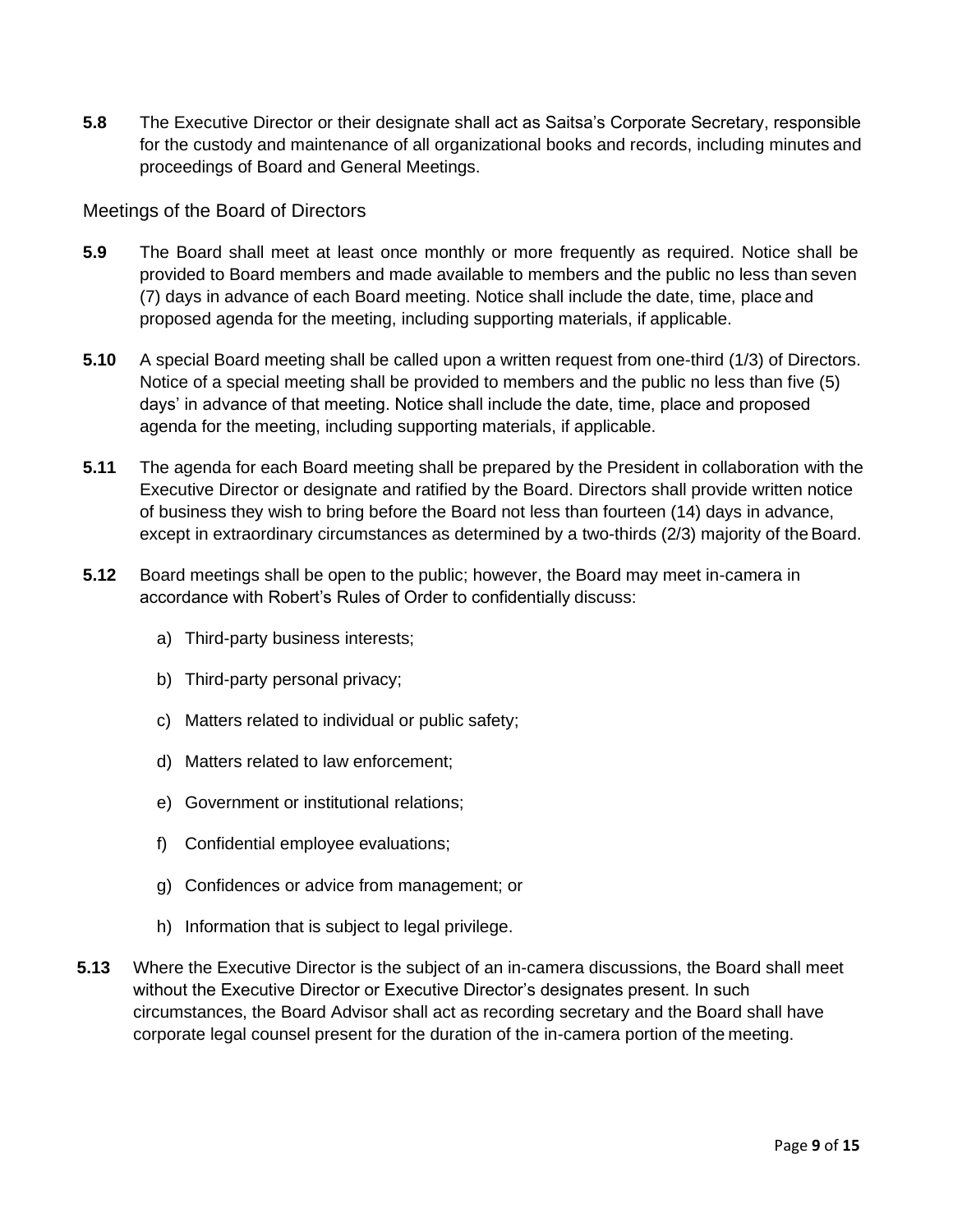- **5.14** Board meetings shall be chaired by the President. In the absence of the President, meetings shall be chaired by the Vice-President. If both the President and Vice-President are absent, Directors shall elect from amongst themselves a Chair pro-tempore for that particular meeting.
- **5.15** Board meetings shall be conducted in accordance with applicable legislation, these bylaws, Saitsa policy, and Robert's Rules of Order.
- **5.16** Quorum for Board meetings shall be five (5) Directors.
- **5.17** Board members may attend meetings in person, by telephone or by videoconference. Proxies shall not be permitted.
- **5.18** Minutes for each Board meeting shall include a record of:
	- a) The names of Board members and guests in attendance;
	- b) All motions and votes; and
	- c) A summary of matters discussed.
- **5.19** Draft Board meeting minutes shall be provided to Board members and made available to members and the public for review not later than one (1) week following each Board meeting. The Board shall vote to approve draft meeting minutes as an accurate record of the Board's proceedings at a subsequent meeting. Approved minutes shall be made publicly available.

### **Director Eligibility, Removal, and Vacancies**

- **5.20** All Directors are required to be Active Students in good standing with SAIT, must take a minimum of one (1) Saitsa Fee-paying course during each of the Fall and Winter semesters (excluding apprentices), and may not academically withdraw during their term.
- **5.21** Directors shall be prohibited from serving the organization as employees or agents during their term.
- **5.22** A Director's seat shall automatically be vacated for the following reasons:
	- a) The Director no longer meets Board eligibility requirements;
	- b) The Director has submitted a signed statement of resignation to the Corporate Secretary;
	- c) The Director is absent from three (3) consecutive meetings;
	- d) The Director has been convicted of a criminal offence during their term;
	- e) The Director has been deemed incapable by lawful authority; or
	- f) The Director dies.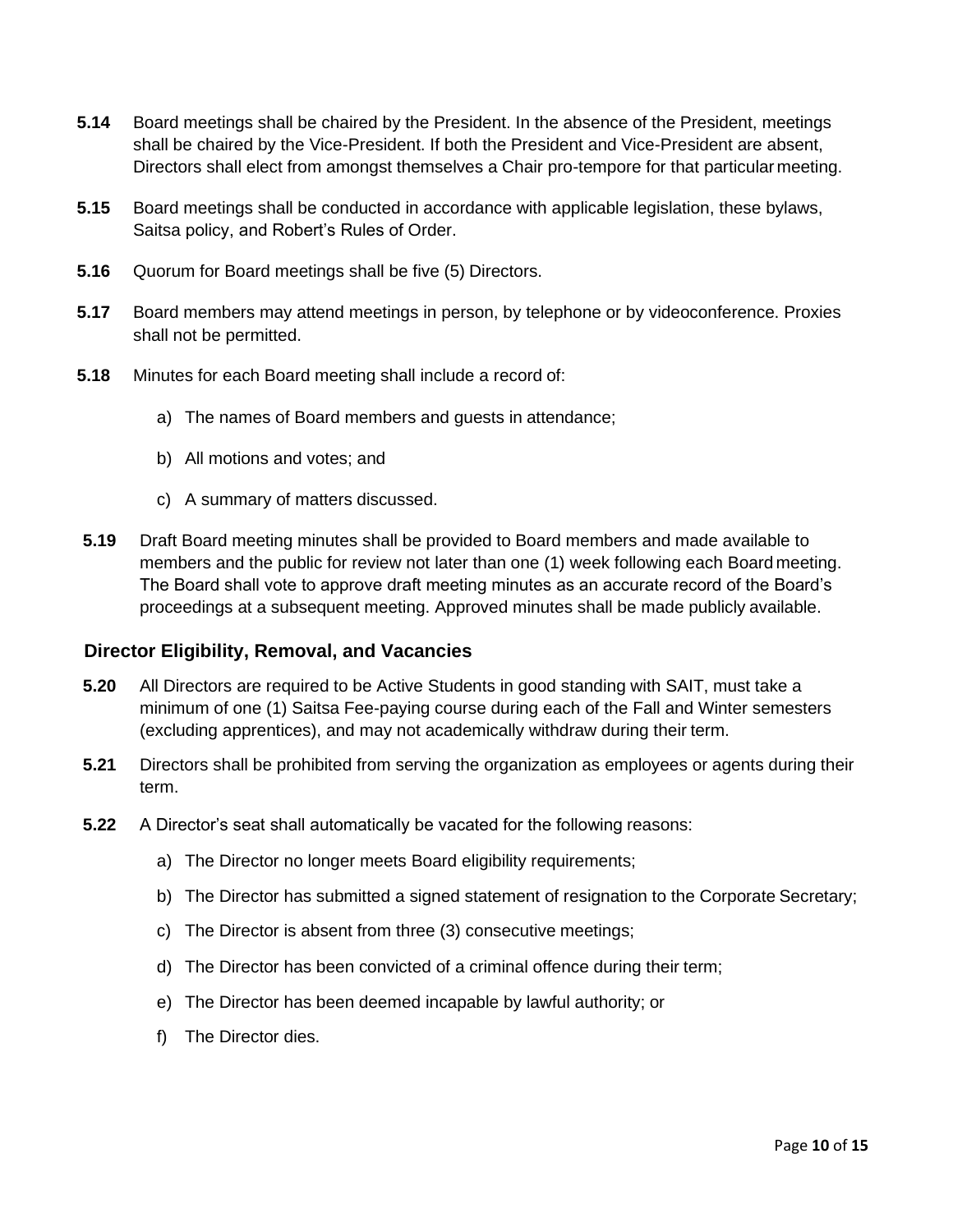- **5.23** The Board may remove any Director, including the President and Vice-President, for cause by a three-quarters (3/4) majority vote by the Board.
- **5.24** The student body may remove the Board or any of its Directors, including the President and Vice President, by a signed petition with bona fide signatures of a simple majority of Voting Members collected over a period of not more than thirty (30) days.
- **5.25** If the office of the President is vacated for any reason during the course of a term, the Vice-President shall assume the office of President for the remainder of that term.
- **5.26** If the office of Vice-President is vacated for any reason during the course of a term, the Board shall select a new Vice-President for the remainder of that term.
- **5.27** Vacant Director seats shall be left vacant provided that the vacancies account for less than onethird (1/3) of Director seats. If vacancies account for one-third (1/3) or more of Director seats, then a by-election shall be held within thirty (30) days unless fewer than one-hundred twenty (120) days remain until a new term of begins at the time of the triggering vacancy.

### <span id="page-10-0"></span>**COMMITTEES**

- **6.1** The Board may from time to time establish standing or ad-hoc committees to advise the Board as required. All committees shall have terms of reference approved by the Board which must include information on the committee's:
	- a) Purpose and mandate;
	- b) Duties and responsibilities;
	- c) Composition;
	- d) Quorum;
	- e) Voting;
	- f) Meeting procedures;
	- g) Record keeping; and
	- h) Reporting requirements to the Board.
- **6.2** The Executive Director or designate shall be an ex-officio, non-voting member of all committees established by the Board and the Corporate Secretary shall support committees in discharging their duties.

### <span id="page-10-1"></span>**STUDENT PETITIONS**

**7.1** In accordance with the *Post-Secondary Learning Act*, the student body may require the Board to vote on and implement a resolution pertaining to the affairs of Saitsa by a bona fide petition of ten (10) percent of Voting Members collected over a period of not more than thirty (30) days.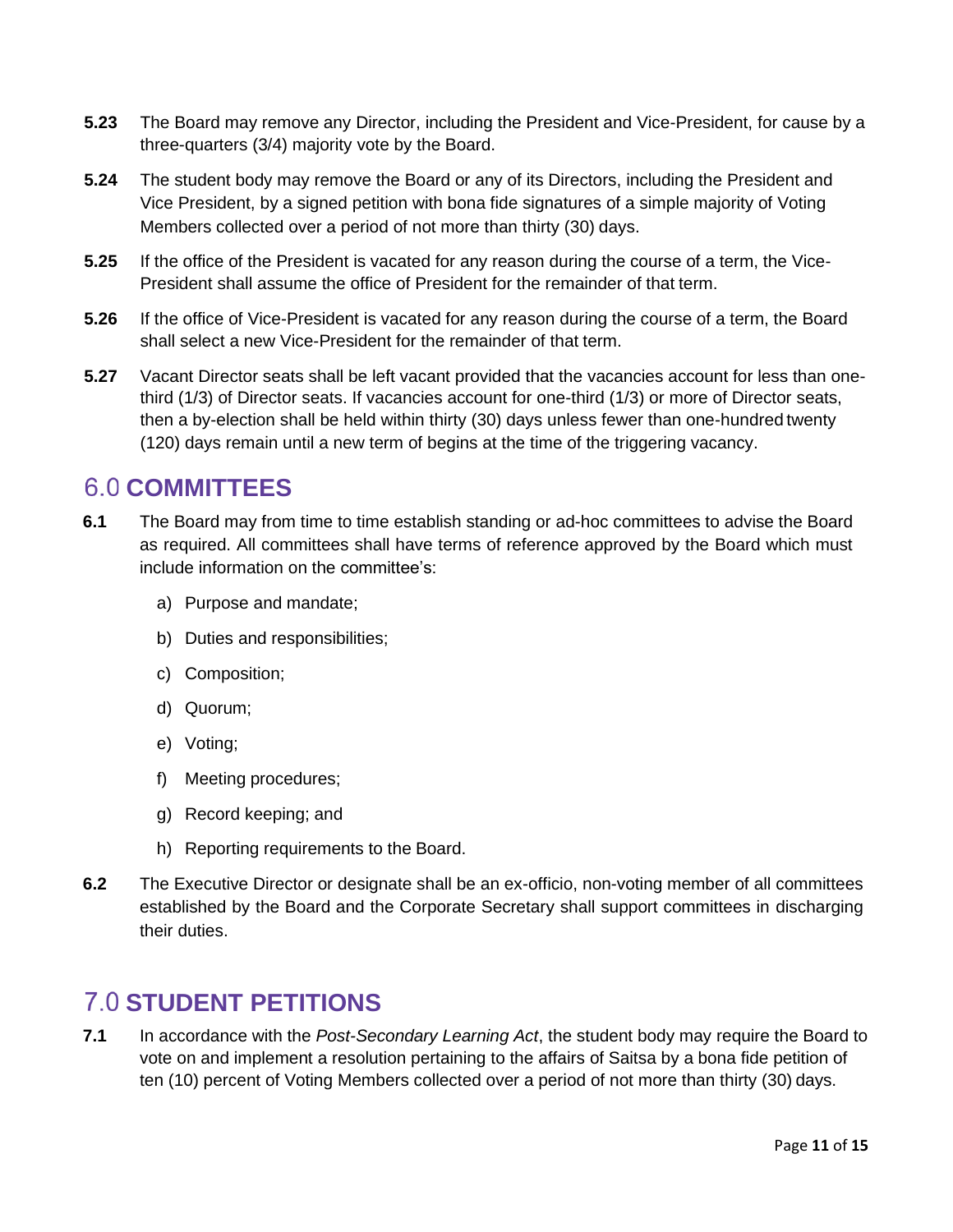# <span id="page-11-0"></span>**ELECTIONS & REFERENDA**

### **Elections**

- **8.1** Nine (9) Directors-at-large shall be elected during a single general election period no later than April 1 to serve for a one (1) year term from May 1 to April 30 of a given year.
- **8.2** Directors shall be elected by Voting Members using the single transferable vote procedure. The election quota shall be calculated using the Droop formula and votes shall be transferred by means of the fractional method.

#### Referenda

- **8.3** Referenda of Voting Members may be held during the general election period each spring to decide on:
	- a) A proposed increase to Saitsa Membership Fees above five (5) percent;
	- b) The creation of a new Saitsa Fee;
	- c) Any increase to an existing Saitsa Fee;
	- d) Any expenditure from the Restricted Students' Association Building Fund; or
	- e) Any other question as determined by the Board.
- **8.4** Referendum questions, which must be written in the form of a polar question, shall be determined by a three-quarters (3/4) majority vote of the Board with no less than thirty (30) days' notice to Voting Members.
- **8.5** Quorum for referenda shall be set at ten (10) percent of Voting Members.
- **8.6** Referenda shall be decided by a simple majority of votes cast. Administration, Oversight and Dispute Resolution
- **8.7** The Executive Director or designate shall be the chief returning officer responsible for the administration of elections and referenda processes.
- **8.8** An election oversight panel shall be established to oversee elections and Referenda and rule on disputes arising from election and Referenda processes. The election oversight panel shall be composed of three (3) disinterested, third-party experts appointed by the Board and shall have the authority to order remedies for valid misconduct complaints up to and including:
	- a) Overturning decisions of the chief returning officer;
	- b) Disqualifying candidates; and
	- c) Nullifying results and ordering new elections and referenda.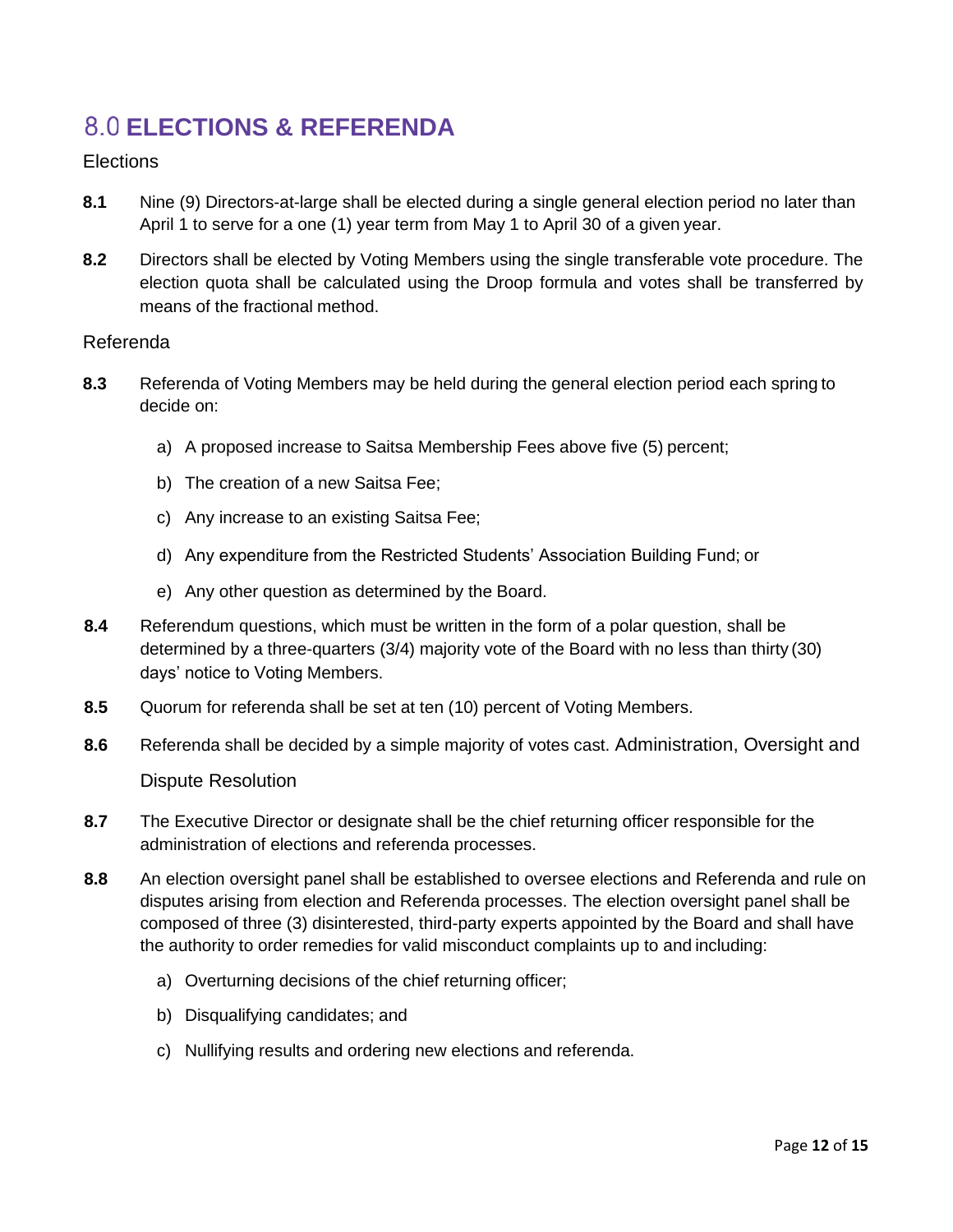### <span id="page-12-0"></span>**EXTERNAL APPOINTMENTS & ADVOCACY**

- **9.1** In accordance with section 44 of the *Post-Secondary Learning Act*, Saitsa shall recommend the President and Vice-President to serve as student representatives on the SAIT Board of Governors.
- **9.2** The Board may from time to time decide to join or become affiliated with external advocacy organizations provided that:
	- a) Saitsa's membership in the external organization does not impede Saitsa's membership in any other organization;
	- b) The external organization's bylaws and policies are consistent with and do not contradict Saitsa's bylaws or organizational policy; and
	- c) The external organization's bylaws and policies respect Saitsa's autonomy.
- **9.3** The Board may terminate any relationship with an external advocacy organization with a majority vote by the Board.
- **9.4** The President and Vice-President shall be primarily responsible for advocacy on behalf of Saitsa and designated as Saitsa's official representatives to government and external advocacy organizations.
- **9.5** The Board may appoint the President, Vice-President, and/or other Directors to represent the organization on other external bodies as required.
- **9.6** Directors, including the President and Vice-President, shall be required to represent and advocate to government and external bodies for official positions approved by the Board wherever such positions have been determined.

# <span id="page-12-1"></span>**10.0 LIABILITY OF DIRECTORS**

### General Indemnity

- **10.1** Each Director holds office with the protection of Saitsa. Saitsa indemnifies and saves harmless each past or present Director and their heirs, executors, administrators, and other legal representatives from and against:
	- a) Any liability and all costs, charges, and expenses sustained or incurred in respect of any action, suit, or other proceeding that is proposed or commenced against them, for or in respect of the execution of the duties of their office; and
	- b) All other costs, charges, and expenses sustained or incurred in respect of the affairs of Saitsa, if they have acted honestly and in good faith with a view to the best interests of Saitsa and, in the case of a criminal or administrative action or proceeding that is enforced by a monetary penalty, they had reasonable grounds for believing that their conduct was lawful.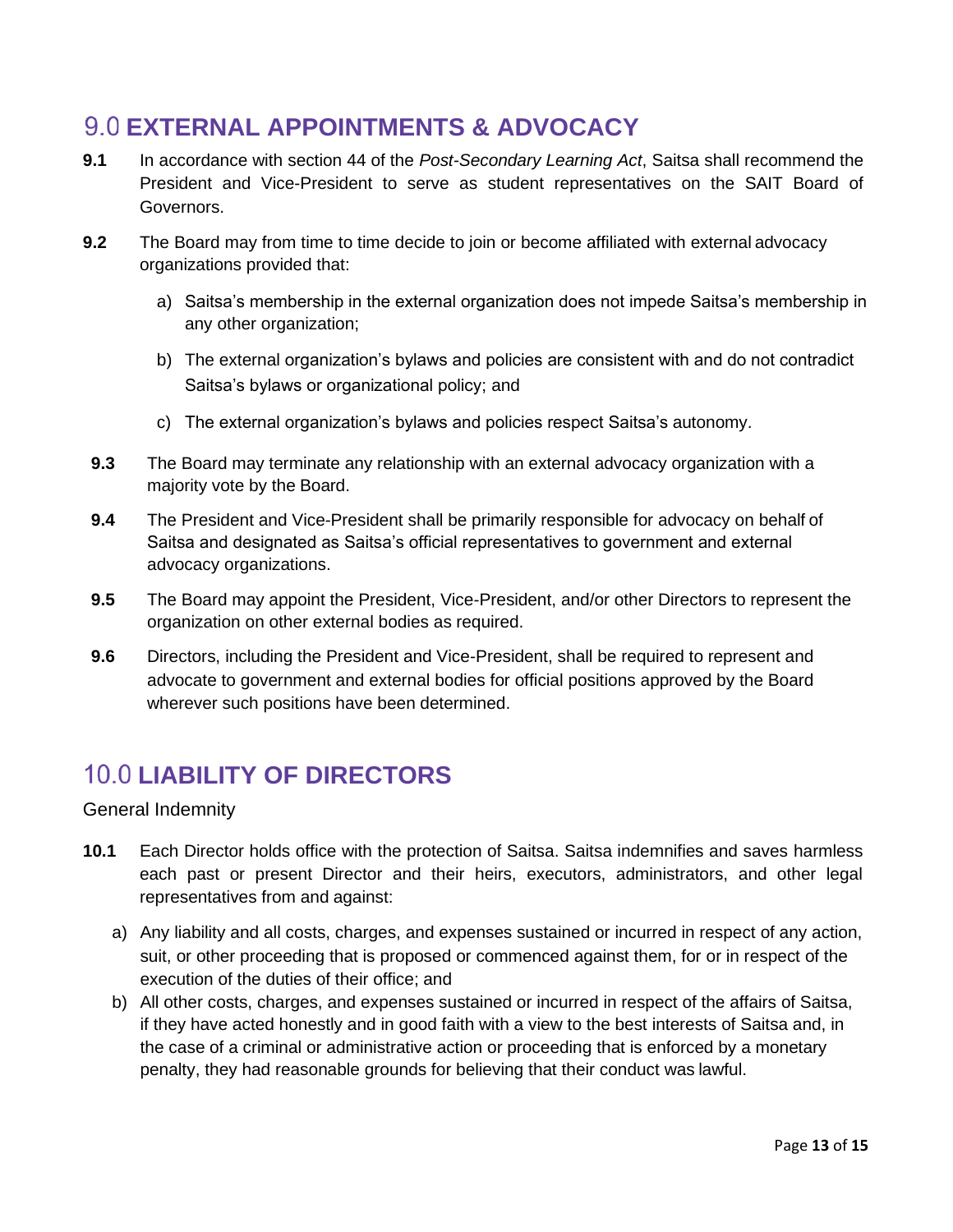Restriction on Indemnity

**10.2** No Director will be indemnified for any costs, charges, or expenses they sustain in respect of the execution of the duties of their office where such costs, charges, or expenses are occasioned by their own willful neglect or default, fraud, dishonesty or bad faith.

#### **Insurance**

**10.3** Saitsa shall purchase and maintain such insurance for the benefit of the Directors as determined by the Board.

### <span id="page-13-0"></span>**11.0 RECORDS & ACCESS TO INFORMATION**

**11.1** Saitsa records may be made publicly available or available to Voting Members upon request, subject to the *Personal Information Protection Act* (PIPA).

### <span id="page-13-1"></span>**12.0 CORPORATE SEAL**

**12.1** Use of Saitsa's Corporate Seal shall be managed in accordance with signing authorities designated by the Board.

# <span id="page-13-2"></span>**FINANCES**

Fiscal Year

**13.1** Saitsa's fiscal year shall be determined by the Board.

Annual Budget

- **13.2** The Annual Budget shall be prepared by the Executive Director or designate in accordance with direction by the Board.
- **13.3** The Annual Budget shall be approved by the Board each year.
- **13.4** In the event that the Board does not approve an Annual Budget before the start of the Fiscal Year, Saitsa shall continue to operate in a manner consistent with the most recent Annual Budget approved by the Board.

Financial Statements and Audit

**13.5** In accordance with the *Post-Secondary Learning Act*, Saitsa provides audited financial statements annually to the SAIT Board of Governors and shall make these audited financial statements available to Voting Members.